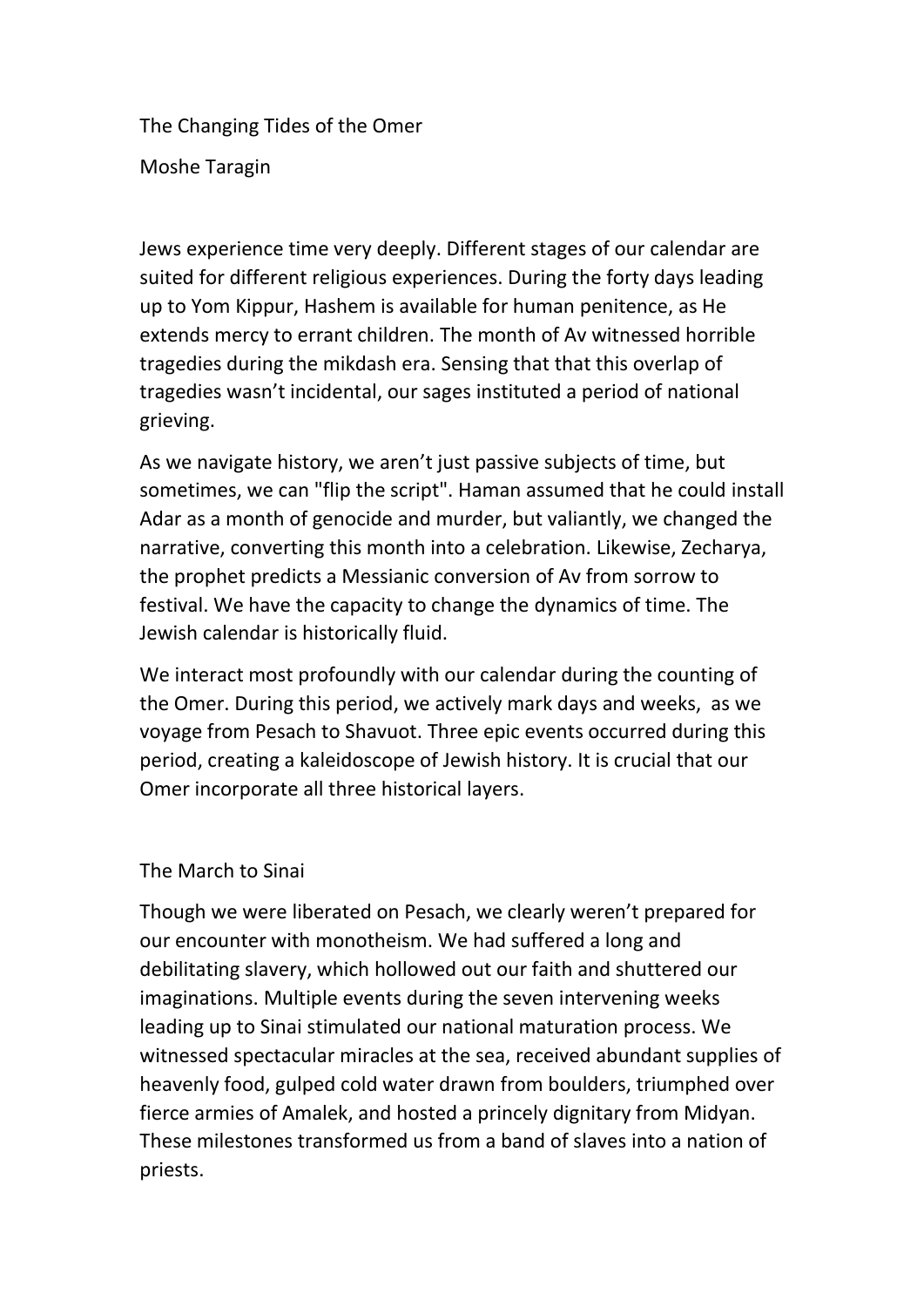Each year we relive that journey, as we rally to our own embrace of divine will. Receiving the word of Hashem requires introspection and self-improvement. The omer counting is a reenactment of that voyage.

Our personal Omer transformation occurs against an agricultural backdrop. Though early-ripening barley matures by Pesach, most other crops and fruits require more time and development. On Pesach an initial korban is offered from "new barely", but full usage of the new crops is still weeks away. During this interval we count down toward the Shavuot and toward the full maturation of crops. On Shavuot when our counting concludes, a higher-grade korban is offered from fully matured wheat. Agriculture mirrors religion. Though we achieved peoplehood on Pesach, our national identity is merely the platform upon which full religious identity is constructed seven weeks later. Counting omer is an annual religious journey.

## When Tragedy Struck ..Twice

About 1300 years after Sinai our entire world collapsed. Having betrayed the covenant at Sinai, we were exiled from our land and expelled from our mikdash. Would this be a quick exile followed by a speedy return, as the first seventy-year exile had been? Unfortunately, it soon became evident that this would be a very different process, and that a long historical odyssey had begun. The sudden and unfathomable death of 24,000 Torah scholars during the Omer punctuated this hard truth. The gemara attributes their tragic death to their mistreatment of one another but, still, so much death in so short a period had broader connotations.

After these deaths, it was now clear that history was in flux. It was now clear that Hashem was no longer satisfied with his people. It was now clear that this exile would be more ferocious than the first one. Death during the Omer was a signal of hard times ahead. The Omer period, which had once been a march to Sinai, now became a milepost on our way out of the land of Israel, and into the wilderness of history.

About a thousand years later tragedy struck again. Though we had been scattered across the globe, we had constructed viable Jewish communities in an Arab world, which was, by and large, friendly toward